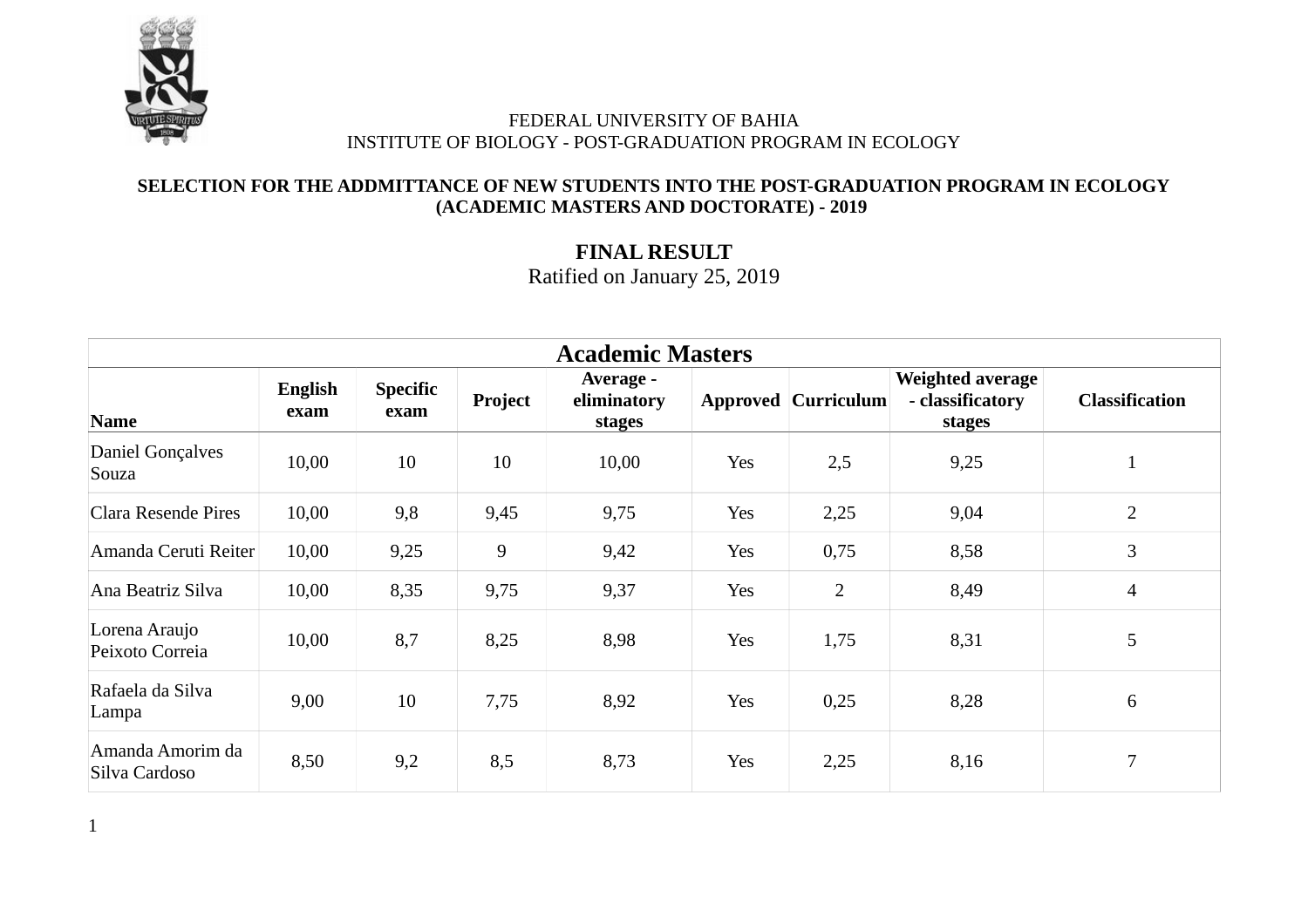

| <b>Academic Masters</b>               |                        |                         |         |                                    |     |                            |                                                       |                       |  |
|---------------------------------------|------------------------|-------------------------|---------|------------------------------------|-----|----------------------------|-------------------------------------------------------|-----------------------|--|
| <b>Name</b>                           | <b>English</b><br>exam | <b>Specific</b><br>exam | Project | Average -<br>eliminatory<br>stages |     | <b>Approved Curriculum</b> | <b>Weighted average</b><br>- classificatory<br>stages | <b>Classification</b> |  |
| Edson Serafim de<br>Almeida Junior    | 7,75                   | 9,8                     | 8,9     | 8,82                               | Yes | 0,5                        | 8,08                                                  | 8                     |  |
| Caroline Tito Garcia                  | 9,75                   | 7,5                     | 9,4     | 8,88                               | Yes | 2,25                       | 8,03                                                  | 9                     |  |
| Mirella Medeiros<br>Carvalho          | 10,00                  | $\overline{7}$          | 9,75    | 8,92                               | Yes | $\overline{2}$             | 7,95                                                  | 10                    |  |
| Ana Maria Borges da<br>Paixão Barreto | 9,50                   | 7,25                    | 9,75    | 8,83                               | Yes | 0,25                       | 7,73                                                  | 11                    |  |
| Tatiane Silva Aguiar                  | 7,75                   | 7,25                    | 8,9     | 7,97                               | Yes | $\overline{2}$             | 7,21                                                  | 12                    |  |
| Camila de Jesus Luz                   | 6,25                   | 9,5                     | 7       | 7,58                               | Yes | 0,85                       | 7,16                                                  | 13                    |  |
| Marina Fagundes<br>Lopes              | 9,00                   | 6,4                     | 7,5     | 7,63                               | Yes | 0,25                       | 6,79                                                  | 14                    |  |
| Jean Nascimento dos<br>Anjos          | 7,25                   | 8,1                     | 6,25    | 7,20                               | Yes | 0,5                        | 6,72                                                  | 15                    |  |
| Patricia Guerra<br>Junqueira Santos   | 7,50                   | 6,45                    | 7,75    | 7,23                               | Yes | 0,15                       | 6,40                                                  | 16                    |  |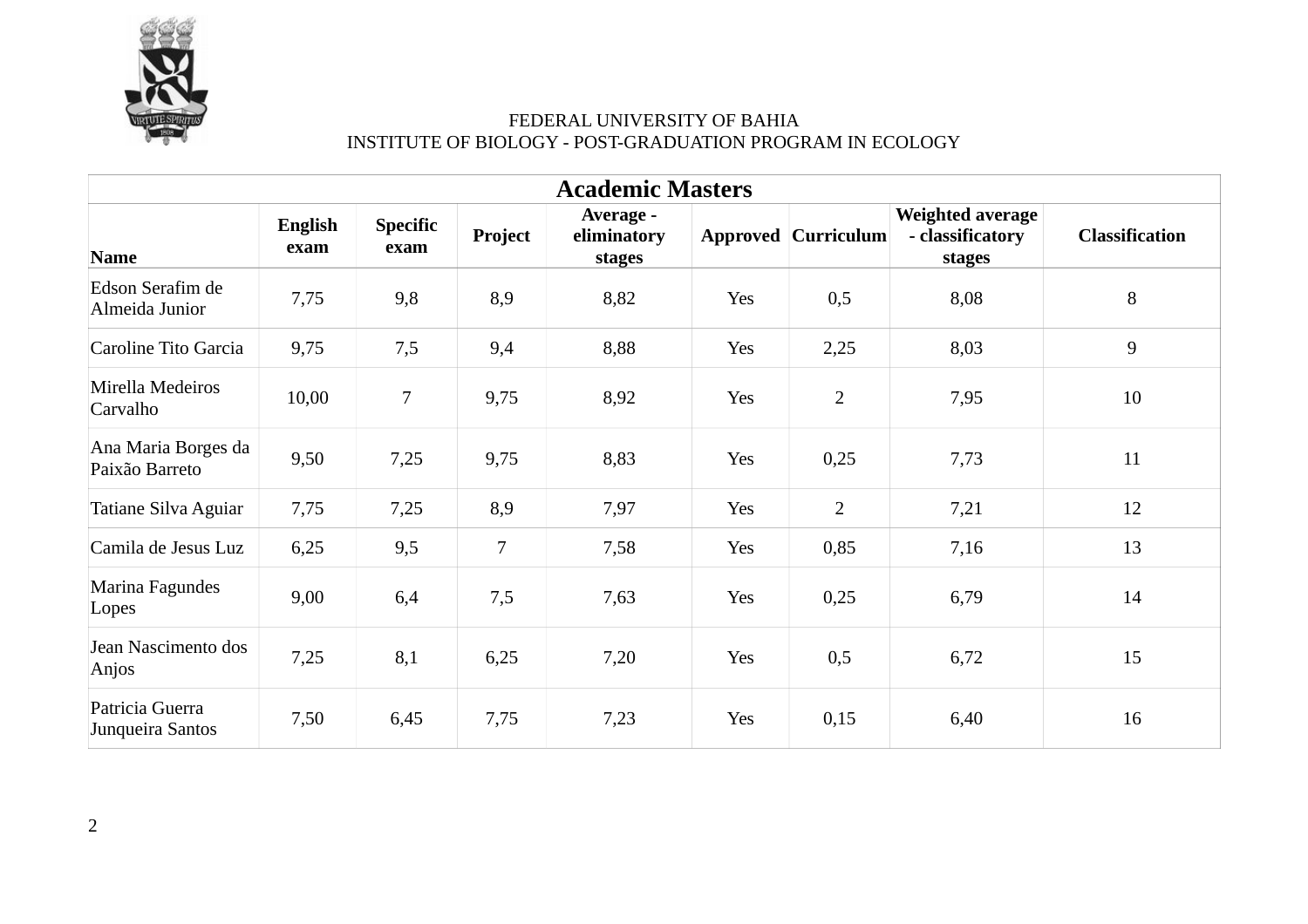

| <b>Academic Masters</b>                           |                        |                         |         |                                    |                |                            |                                                |                       |  |  |
|---------------------------------------------------|------------------------|-------------------------|---------|------------------------------------|----------------|----------------------------|------------------------------------------------|-----------------------|--|--|
| <b>Name</b>                                       | <b>English</b><br>exam | <b>Specific</b><br>exam | Project | Average -<br>eliminatory<br>stages |                | <b>Approved Curriculum</b> | Weighted average<br>- classificatory<br>stages | <b>Classification</b> |  |  |
| Jessica Suellen<br>Oliveira Costa                 | 10,00                  | 5,7                     | 9,5     | 8,40                               | No             | 0,5                        | Not approved                                   | Not approved          |  |  |
| Thalyta Linacher<br>Guimarães Santos<br>Rodrigues | 9,75                   | 5,85                    | 8       | 7,87                               | N <sub>o</sub> | $\mathbf{1}$               | Not approved                                   | Not approved          |  |  |
| Jocicleia Cerqueira<br>Almeida                    | 7,50                   | 5,2                     | 9,75    | 7,48                               | N <sub>o</sub> | 0,5                        | Not approved                                   | Not approved          |  |  |
| Évelin Mascarenhas<br>Ferreira Santos             | 4,25                   | 6,55                    | 9,75    | 6,85                               | No             | 1,25                       | Not approved                                   | Not approved          |  |  |
| Lívia Raquel de<br>Sousa Silva                    | 4,50                   | 7,1                     | 8,9     | 6,83                               | No             | 0,75                       | Not approved                                   | Not approved          |  |  |
| Marcella Christina<br>Soares Portugal             | 7,75                   | 2,45                    | 9,75    | 6,65                               | No             | 0,9                        | Not approved                                   | Not approved          |  |  |
| Juliana Raquel<br>Bomfim da Rocha                 | 7,75                   | 4,2                     | 7,5     | 6,48                               | N <sub>o</sub> | 3                          | Not approved                                   | Not approved          |  |  |
| Nolga Eliã da Cruz<br><b>Santos</b>               | 6,50                   | 4,55                    | 7,15    | 6,07                               | No             | $\mathbf{1}$               | Not approved                                   | Not approved          |  |  |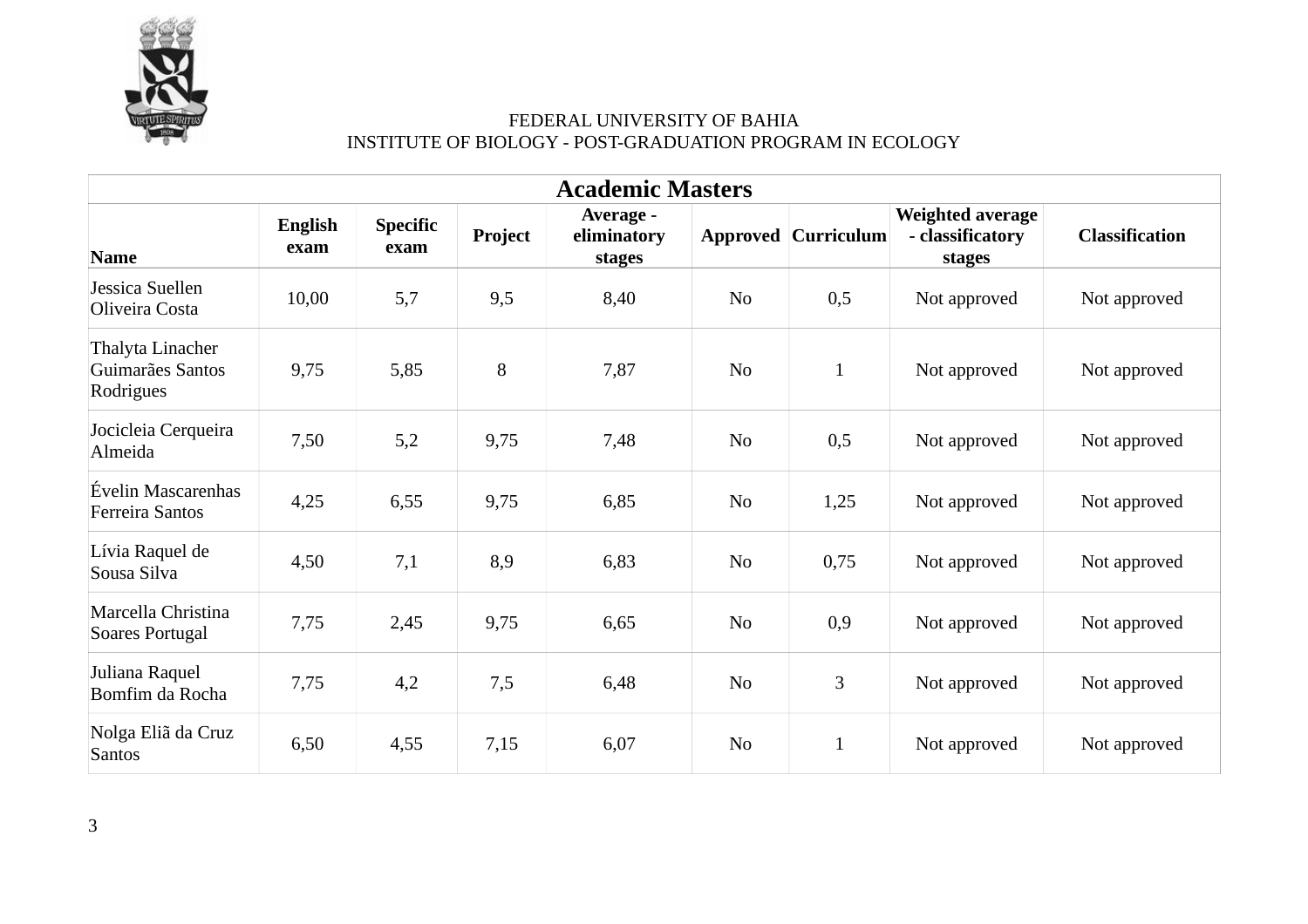

| <b>Academic Masters</b>                             |                        |                         |                |                                    |                |                            |                                                |                       |  |  |
|-----------------------------------------------------|------------------------|-------------------------|----------------|------------------------------------|----------------|----------------------------|------------------------------------------------|-----------------------|--|--|
| <b>Name</b>                                         | <b>English</b><br>exam | <b>Specific</b><br>exam | Project        | Average -<br>eliminatory<br>stages |                | <b>Approved Curriculum</b> | Weighted average<br>- classificatory<br>stages | <b>Classification</b> |  |  |
| Catarina Orrico<br><b>Morais</b>                    | 8,25                   | 5,1                     | 4,8            | 6,05                               | No             | 0,75                       | Not approved                                   | Not approved          |  |  |
| Rafael Sousa dos<br><b>Santos</b>                   | 4,75                   | 5,9                     | 7,15           | 5,93                               | No             | 0,5                        | Not approved                                   | Not approved          |  |  |
| Judá Ben-Hur de<br>Araújo Barros                    | 3,25                   | 5,35                    | 8,75           | 5,78                               | N <sub>o</sub> | 3                          | Not approved                                   | Not approved          |  |  |
| Denison Carvalho<br>Ribeiro                         | 2,50                   | 5,3                     | 9,5            | 5,77                               | N <sub>o</sub> | 0,5                        | Not approved                                   | Not approved          |  |  |
| Dilma Maria Limeira<br>da Silva                     | 6,25                   | 5,75                    | 5              | 5,67                               | N <sub>o</sub> | 2,25                       | Not approved                                   | Not approved          |  |  |
| <b>Yasmim Nunes</b><br>Carvalho                     | 6,00                   | 4,8                     | $\,6\,$        | 5,60                               | No             | $\overline{2}$             | Not approved                                   | Not approved          |  |  |
| Dayse Barbosa<br>Barreto de Araujo<br><b>Morais</b> | 3,50                   | 6,15                    | 5,75           | 5,13                               | N <sub>o</sub> | 0,25                       | Not approved                                   | Not approved          |  |  |
| Lílian Maria Silva<br>Ramos                         | 6,00                   | 3                       | $\overline{4}$ | 4,33                               | N <sub>o</sub> | $\boldsymbol{0}$           | Not approved                                   | Not approved          |  |  |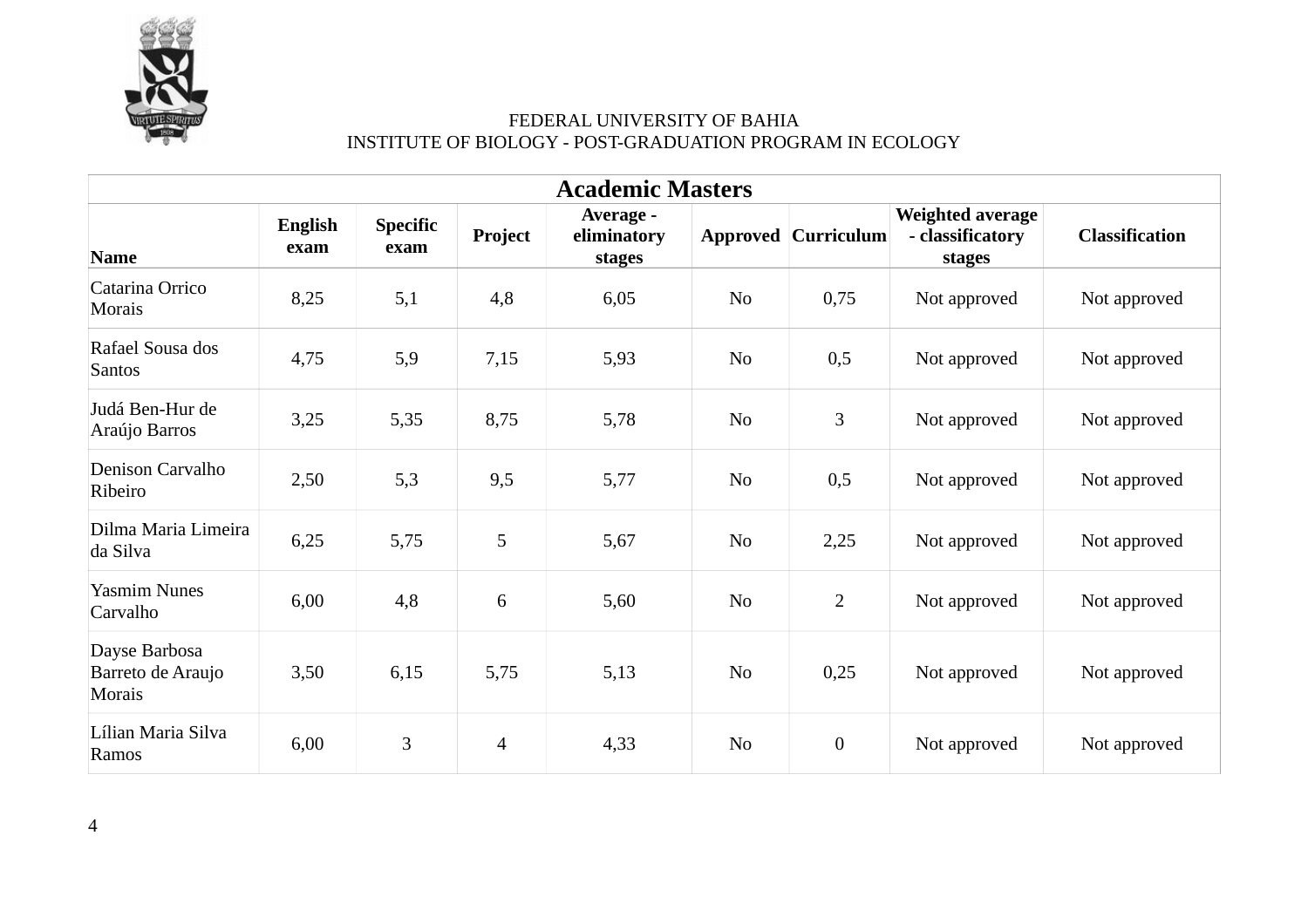

| <b>Academic Masters</b>           |                        |                         |         |                                    |                |                            |                                                |                       |  |  |
|-----------------------------------|------------------------|-------------------------|---------|------------------------------------|----------------|----------------------------|------------------------------------------------|-----------------------|--|--|
| <b>Name</b>                       | <b>English</b><br>exam | <b>Specific</b><br>exam | Project | Average -<br>eliminatory<br>stages |                | <b>Approved Curriculum</b> | Weighted average<br>- classificatory<br>stages | <b>Classification</b> |  |  |
| Leidiane Cristina<br>Alves Santos | 2,75                   | 2,45                    | 6,5     | 3,90                               | N <sub>o</sub> | 1,25                       | Not approved                                   | Not approved          |  |  |
| Paulo Savio Dias<br>Machado       | 5,00                   | 1,9                     | 4,5     | 3,80                               | N <sub>o</sub> | 0,5                        | Not approved                                   | Not approved          |  |  |
| Fabiano Silva Seara               | 3,25                   | 1,2                     | 6,75    | 3,73                               | N <sub>o</sub> | 0,75                       | Not approved                                   | Not approved          |  |  |
| Edineia França<br><b>Batista</b>  | 4,00                   | 2,7                     | 4,25    | 3,65                               | N <sub>o</sub> | 0,5                        | Not approved                                   | Not approved          |  |  |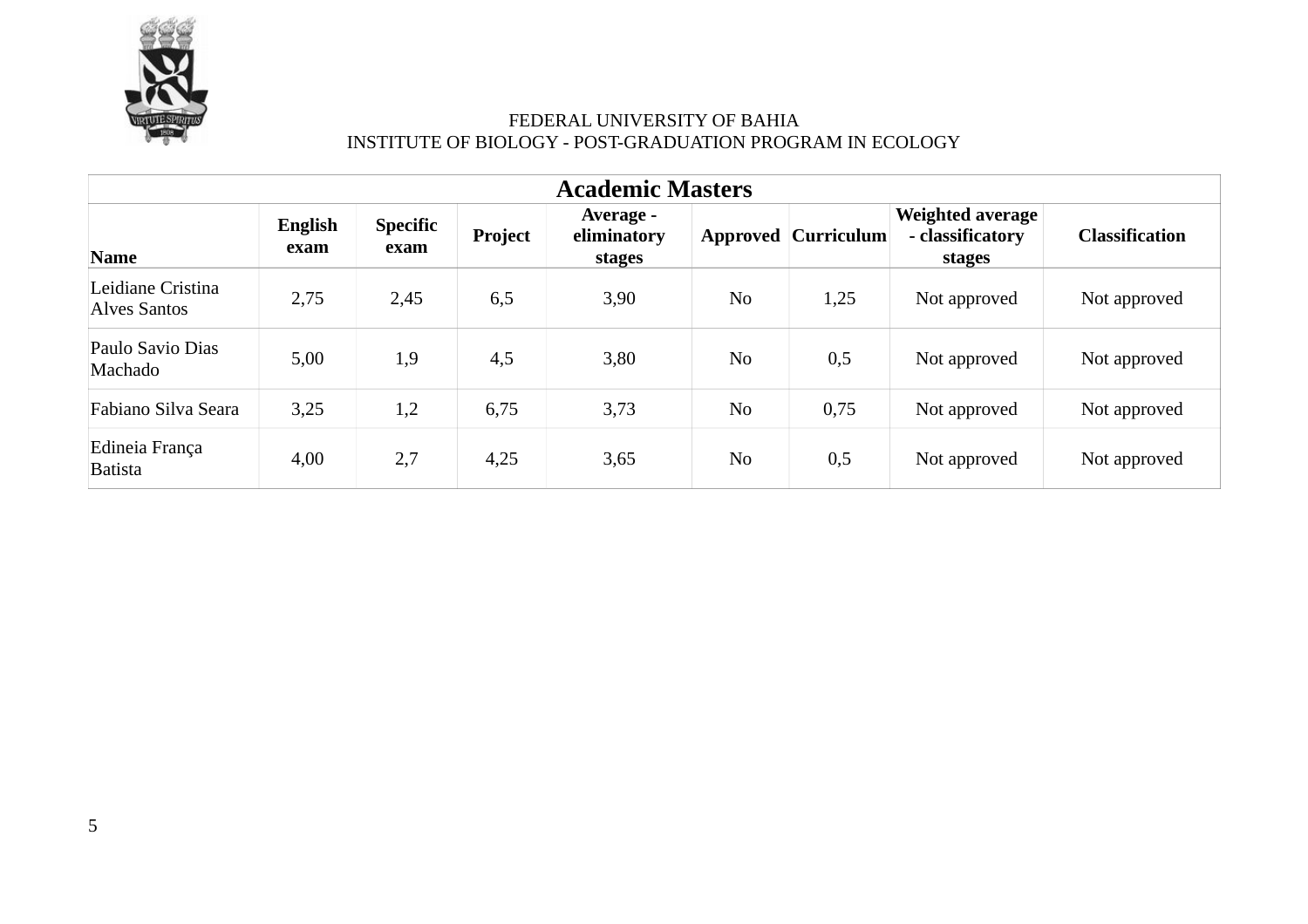

|                                       | <b>Doctorate</b>       |                         |         |                                 |     |                            |                                                       |                       |  |  |
|---------------------------------------|------------------------|-------------------------|---------|---------------------------------|-----|----------------------------|-------------------------------------------------------|-----------------------|--|--|
| <b>Name</b>                           | <b>English</b><br>exam | <b>Specific</b><br>exam | Project | Average -<br>eliminatory stages |     | <b>Approved Curriculum</b> | <b>Weighted average</b><br>- classificatory<br>stages | <b>Classification</b> |  |  |
| Nayla Shibayama<br>Patrizzi           | Dismissed              | Dismissed               | 9,50    | 9,50                            | Yes | $\overline{4}$             | 7,30                                                  | $\mathbf{1}$          |  |  |
| Lucas Assumpção<br>Lolis              | 10,00                  | 8,30                    | 8,75    | 9,02                            | Yes | 5                          | 7,25                                                  | $\overline{2}$        |  |  |
| João Vitor Lino Mota                  | 10,00                  | 6,50                    | 7,80    | 8,10                            | Yes | 6                          | 7,08                                                  | 3                     |  |  |
| Anna Thiciane Freitas<br>Santos       | 9,75                   | 6,75                    | 8,85    | 8,45                            | Yes | $\overline{4}$             | 6,91                                                  | $\overline{4}$        |  |  |
| Adriana Nascimento<br>Jardim Silva    | 10,00                  | 8,40                    | 6,40    | 8,27                            | Yes | 7                          | 6,64                                                  | 5                     |  |  |
| <b>Fabio Neves Souza</b>              | Dismissed              | Dismissed               | 8,15    | 8,15                            | Yes | $\overline{2}$             | 5,69                                                  | 6                     |  |  |
| Dafne Paulina de<br>Souza Alves       | 9,75                   | 9,10                    | 8,60    | 9,15                            | Yes | 0,5                        | 5,36                                                  | 7                     |  |  |
| <b>Pietro Martins</b><br>Barbosa Noga | Dismissed              | Dismissed               | 7,25    | 7,25                            | Yes | $\overline{2}$             | 5,15                                                  | 8                     |  |  |
| Uiré Lopes Penna                      | Dismissed              | Dismissed               | 7,15    | 7,15                            | Yes | 2                          | 5,09                                                  | 9                     |  |  |
| Alice Reis de Barros e<br>Azevedo     | Dismissed              | Dismissed               | 8,45    | 8,45                            | Yes | $\boldsymbol{0}$           | 5,07                                                  | 10                    |  |  |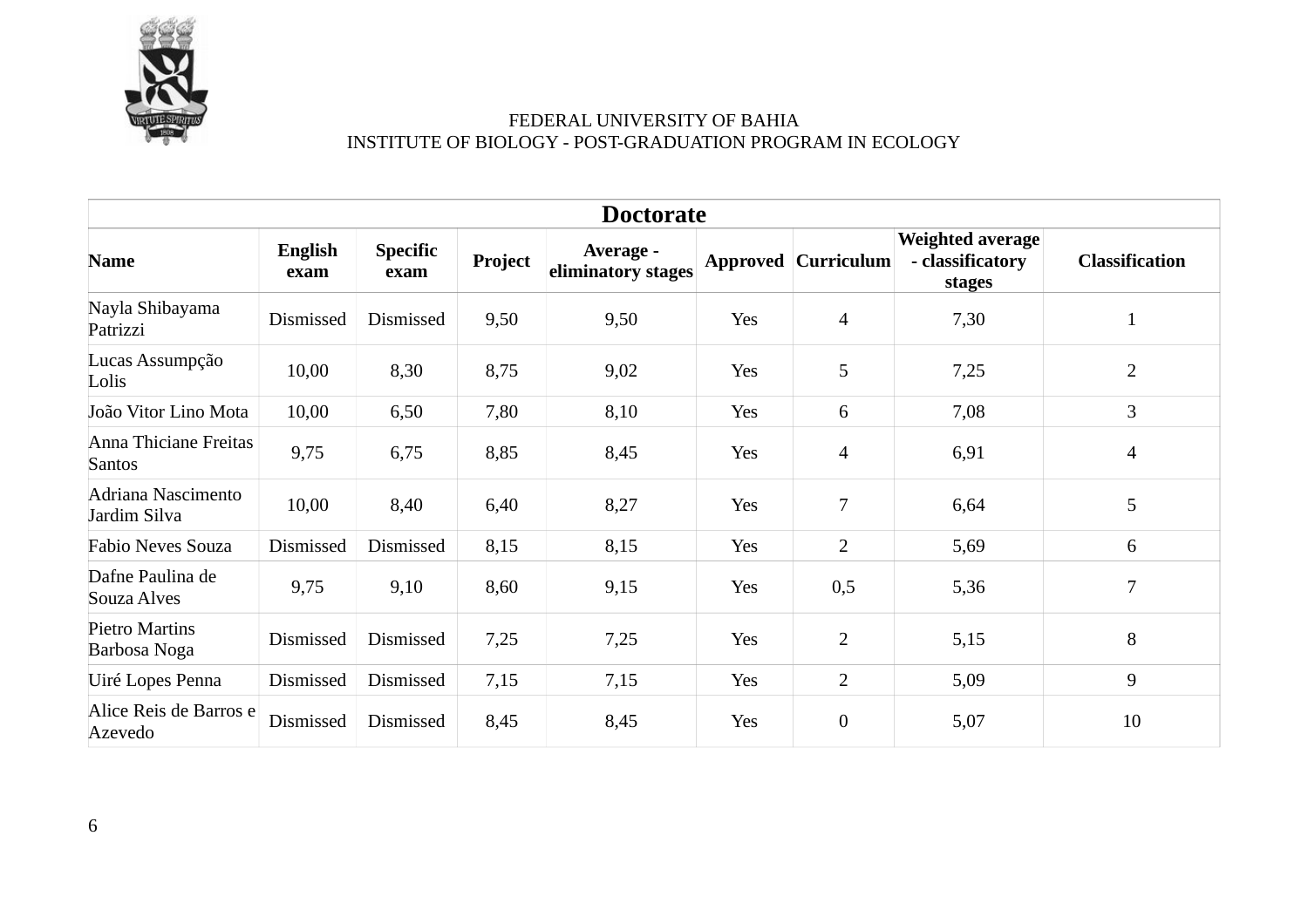

| <b>Doctorate</b>                                   |                        |                         |         |                                 |                |                            |                                                       |                       |  |  |
|----------------------------------------------------|------------------------|-------------------------|---------|---------------------------------|----------------|----------------------------|-------------------------------------------------------|-----------------------|--|--|
| <b>Name</b>                                        | <b>English</b><br>exam | <b>Specific</b><br>exam | Project | Average -<br>eliminatory stages |                | <b>Approved Curriculum</b> | <b>Weighted average</b><br>- classificatory<br>stages | <b>Classification</b> |  |  |
| Ane Karoline Campos<br>Fernandes                   | Dismissed              | Dismissed               | 7,00    | 7,00                            | Yes            | $\overline{2}$             | 5,00                                                  | 11                    |  |  |
| Carlos Roberto<br>Calderón del Cid                 | Dismissed              | Dismissed               | 8,00    | 8,00                            | Yes            | $\boldsymbol{0}$           | 4,80                                                  | 12                    |  |  |
| Myrla Josefa Santana<br>Rocha                      | Dismissed              | Dismissed               | 7,45    | 7,45                            | Yes            | $\mathbf{0}$               | 4,47                                                  | 13                    |  |  |
| Beatriz Lima Vieira                                | Dismissed              | Dismissed               | 7,25    | 7,25                            | Yes            | $\mathbf{0}$               | 4,35                                                  | 14                    |  |  |
| Caren Queiroz Souza                                | Dismissed              | Dismissed               | 7,05    | 7,05                            | Yes            | $\mathbf{0}$               | 4,23                                                  | 15                    |  |  |
| Adreani Araujo da<br>Conceicao                     | 9,25                   | 5,35                    | 8,45    | 7,68                            | N <sub>0</sub> | 0,5                        | Not approved                                          | Not approved          |  |  |
| Arthur Filipe da Silva                             | 9,50                   | 4,40                    | 6,50    | 6,80                            | No             | $\boldsymbol{0}$           | Not approved                                          | Not approved          |  |  |
| Andrea Paola<br>Rodríguez Zambrano                 | Dismissed              | Dismissed               | 6,80    | 6,80                            | No             | $\overline{2}$             | Not approved                                          | Not approved          |  |  |
| Liliane Santos de<br>Araújo                        | 8,00                   | 7,05                    | 5,05    | 6,70                            | No             | $\mathbf{1}$               | Not approved                                          | Not approved          |  |  |
| <b>Brisa Corso</b><br>Guimarães Cabral<br>Monteiro | 9,00                   | 5,80                    | 4,70    | 6,50                            | No             | $\boldsymbol{0}$           | Not approved                                          | Not approved          |  |  |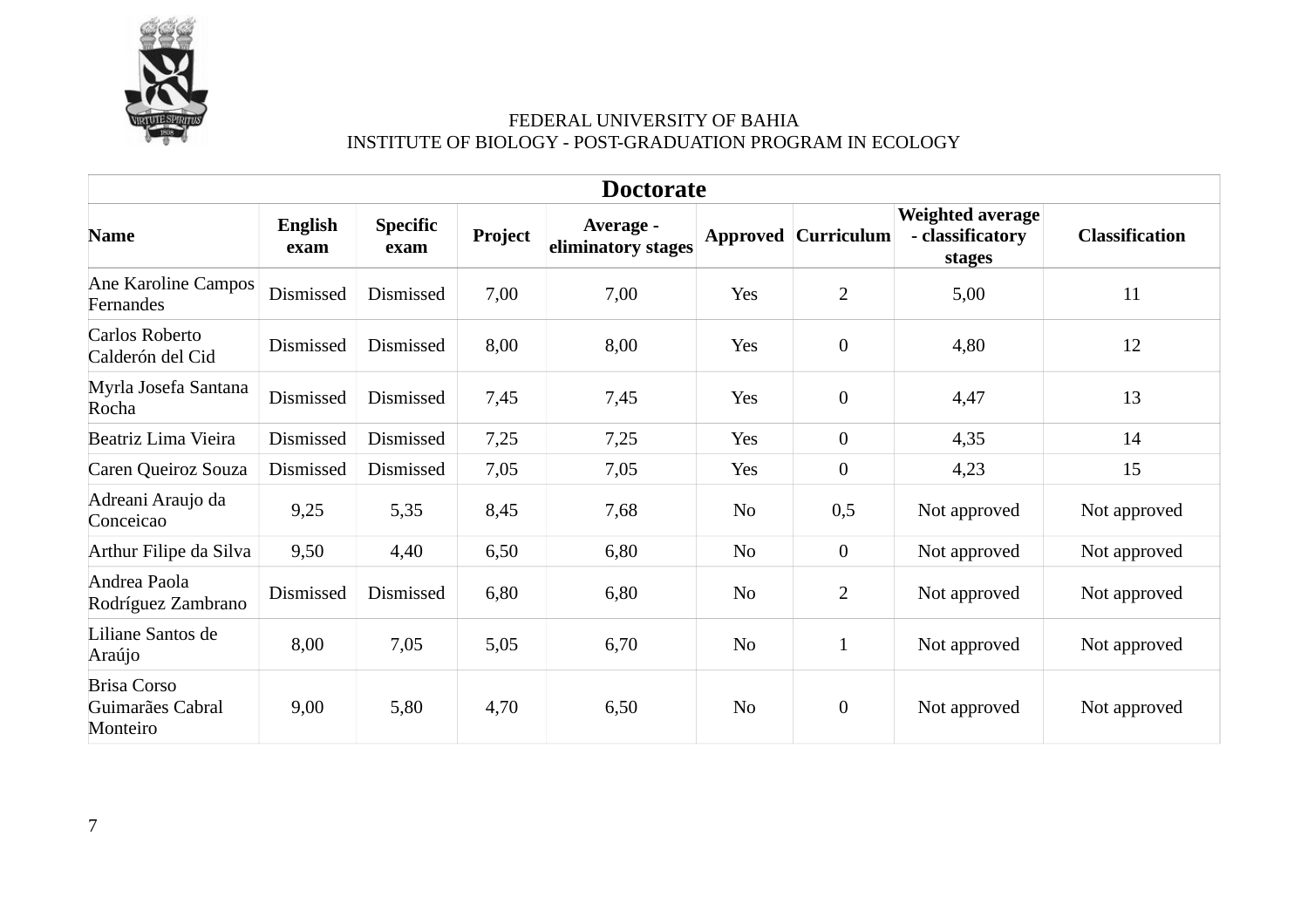

| <b>Doctorate</b>                         |                        |                         |         |                                 |                |                            |                                                       |                       |  |
|------------------------------------------|------------------------|-------------------------|---------|---------------------------------|----------------|----------------------------|-------------------------------------------------------|-----------------------|--|
| <b>Name</b>                              | <b>English</b><br>exam | <b>Specific</b><br>exam | Project | Average -<br>eliminatory stages |                | <b>Approved Curriculum</b> | <b>Weighted average</b><br>- classificatory<br>stages | <b>Classification</b> |  |
| Renata Barreto<br>Mascarenhas            | 8,50                   | 5,35                    | 5,65    | 6,50                            | N <sub>o</sub> | $\boldsymbol{0}$           | Not approved                                          | Not approved          |  |
| <b>Jonatas Santos</b><br>Santana         | Dismissed              | Dismissed               | 6,40    | 6,40                            | N <sub>o</sub> | $\boldsymbol{0}$           | Not approved                                          | Not approved          |  |
| Antonio Carlos Cunha<br>Júnior           | Dismissed              | Dismissed               | 6,35    | 6,35                            | No             | $\mathbf{0}$               | Not approved                                          | Not approved          |  |
| Pablo Andrés Gil<br>Leguizamón           | 5,00                   | 6,00                    | 6,50    | 5,83                            | N <sub>0</sub> | 3,5                        | Not approved                                          | Not approved          |  |
| Tamires Bastos dos<br>Santos             | 7,75                   | 3,00                    | 6,65    | 5,80                            | No             | $\overline{4}$             | Not approved                                          | Not approved          |  |
| Juliana Furtado<br><b>Ribeiro Santos</b> | 6,00                   | 2,40                    | 8,15    | 5,52                            | N <sub>o</sub> | $\mathbf{1}$               | Not approved                                          | Not approved          |  |
| Cláudia Elvira<br>Gusmão                 | 8,50                   | 3,15                    | 4,40    | 5,35                            | N <sub>o</sub> | $\boldsymbol{0}$           | Not approved                                          | Not approved          |  |
| Karla Fernanda<br>Barbosa Barreto        | 6,25                   | 5,10                    | 3,35    | 4,90                            | N <sub>o</sub> | 8                          | Not approved                                          | Not approved          |  |
| Denise Costa<br>Rebouças Lauton          | Dismissed              | Dismissed               | 4,70    | 4,70                            | N <sub>o</sub> | $\boldsymbol{0}$           | Not approved                                          | Not approved          |  |
| Cicero Diogo Lins de<br>Oliveira         | Dismissed              | Dismissed               | 4,70    | 4,70                            | N <sub>o</sub> | 7                          | Not approved                                          | Not approved          |  |